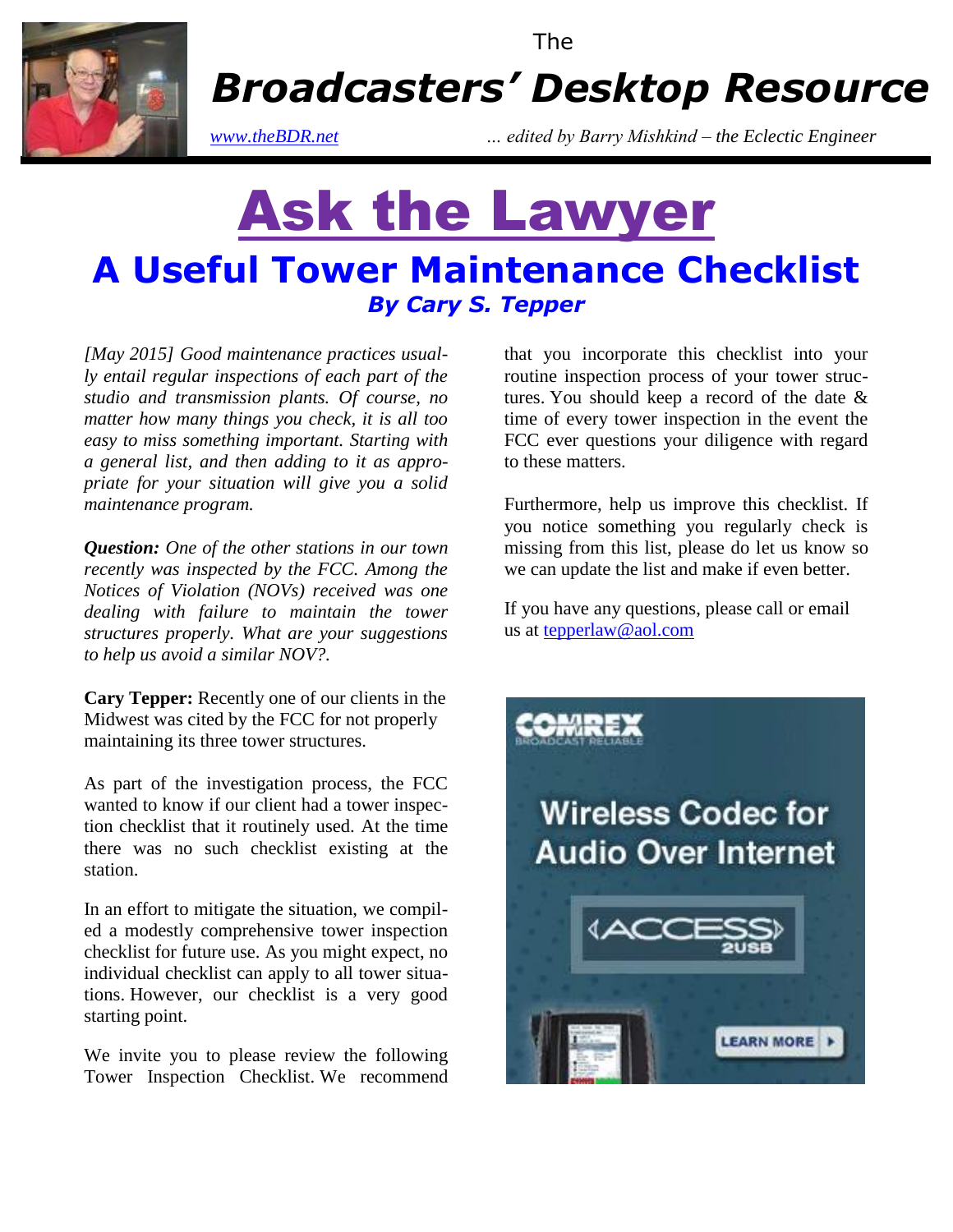## **Tower Inspection Checklist**

Recently we obtained an "unofficial" Tower Inspection Checklist that warrants serious consideration to keep your tower structures in good working order and FCC-compliant. Please consider the following:

#### **General Site Conditions:**

- \_\_\_\_ Is the site accessible and free from excess vegetation growth?
- \_\_\_\_ Are all signs posted as required?
- \_\_\_\_ Are all security fences intact and locks operational?
- Are there signs of soil erosion that may weaken the tower and anchor bases?

#### **Guys and Anchors:**

- \_\_\_\_ Are pre-formed wire grips unraveling or can be prevented from unraveling?
- \_\_\_\_ Are safety wires installed on turnbuckles in Figure 8 pattern?
- \_\_\_\_ Do the anchor plates have equal distribution of the load on each side of the anchor rod?
- \_\_\_\_ Is there rust on cotter pins, clips, turnbuckles, anchor rods, or plates?
- \_\_\_\_ Is the guy anchor protected by a well-secured fence?

#### **Tower Structure and Guying:**

- \_ ls the guyed tower "plumb?"
- \_\_\_\_ Are there signs of rust or corrosion on any part of the tower?
- \_\_\_\_ Are all bolts and nuts on tower members tight?
- \_\_\_\_ Are all insulators intact?
- Are the weep holes clear to allow condensation and rain water to escape from inside the legs?

#### **Obstruction Lighting System:**

- \_\_\_\_ Is the tower light monitoring and alarm operational?
- \_\_\_\_ Are any bulbs needing replacement?
- \_\_\_\_ Are the flash head units free from lightning damage or corrosion?
- Is the tower paint flaking or fading as compared to the FAA color chart?

#### **Lightning and Grounding System:**

- \_\_\_\_ Are the grounding rods electrically and mechanically intact?
- Is the wire cable from lightning arrestor to grounding system continuous?
- \_\_\_\_ Are ground rods present and properly connected to guy wires?

#### **Antennas and Transmission Line:**

- \_\_\_\_ Are ice shields present and secure?
- \_\_\_\_ Are there signs of dents or bending on any antenna or transmission line?
- \_\_\_\_ Are the grounding kits of cables still intact?
- \_\_\_\_ Are there gas leaks, especially at the tuning adaptor slugs below the antenna?
- \_\_\_\_ Are there signs of overheating or warping on EIA flanges or connectors?
- \_\_\_\_ Are the cable line attachments intact and all bolts and screws tight?
- \_\_\_\_ Are all other antennas such as STL, Yagis, or two-way communications secured and intact?

### \_\_\_\_\_\_\_\_\_\_\_\_\_\_\_\_\_\_\_\_\_\_\_\_\_\_\_\_\_\_\_\_\_\_\_\_\_\_\_\_\_\_\_\_\_\_\_ **Cary S. Tepper Tepper Law Firm, LLC 4900 Auburn Avenue**

### **Suite 100 Bethesda, Maryland 20814-2632**

#### **tepperlaw@aol.com (301) 718-1818**